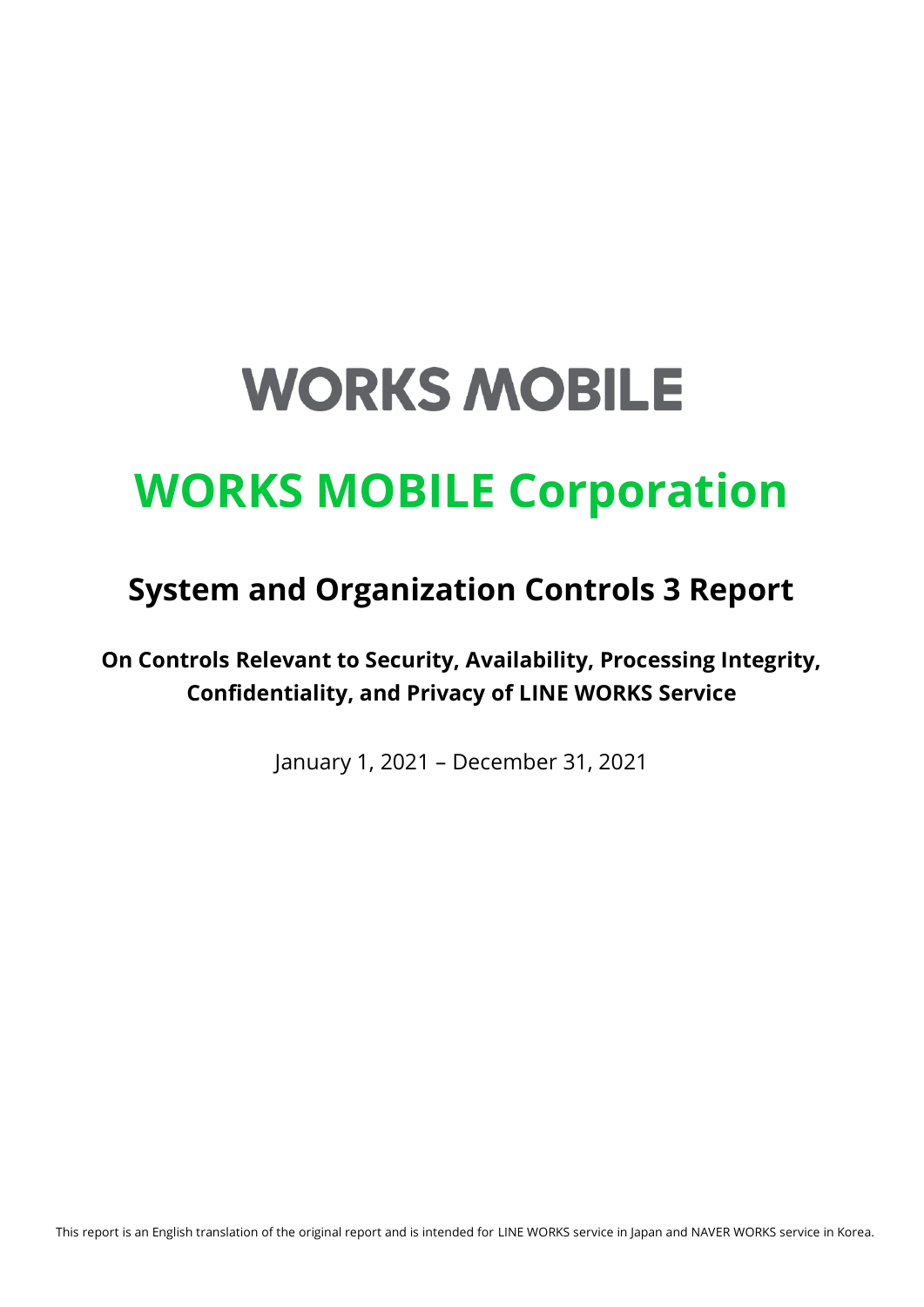# **Table of contents**

| Section III: Description of the Boundaries of LINE WORKS Service System 5 |  |
|---------------------------------------------------------------------------|--|
|                                                                           |  |
|                                                                           |  |
|                                                                           |  |
|                                                                           |  |
|                                                                           |  |
|                                                                           |  |
|                                                                           |  |
|                                                                           |  |
|                                                                           |  |
|                                                                           |  |
| Section IV: Principal Service Commitments and System Requirements  8      |  |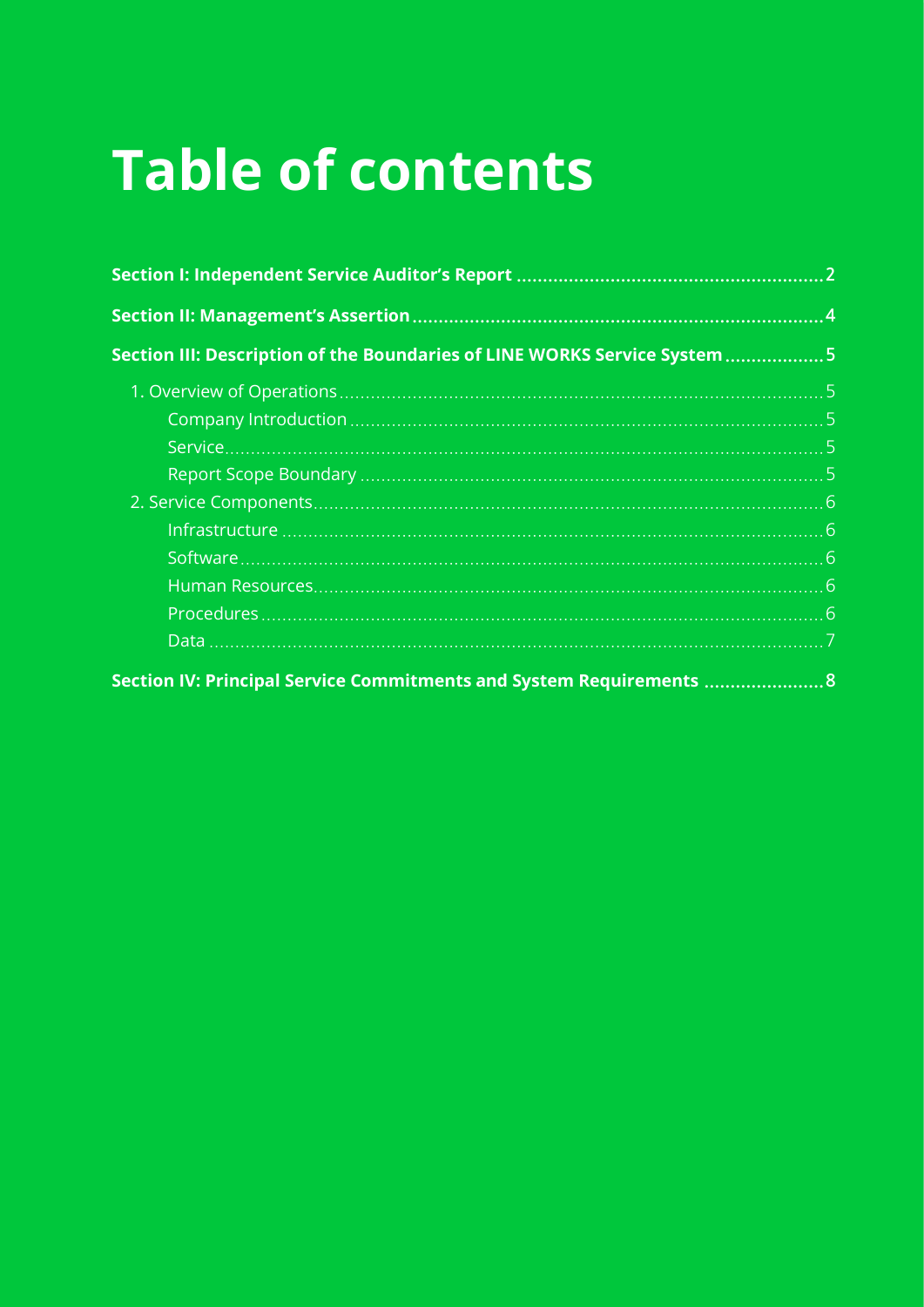# **Deloitte.**

**Deloitte Anjin LLC**

9F., One IFC, 10, Gukjegeumyung-ro, Youngdeungpo-gu, Seoul 07326, Korea

Tel: +82 (2) 6676 1000 Fax: +82 (2) 6674 2114 www.deloitteanjin.co.kr

### **Section I: Independent Service Auditor's Report**

#### **WORKS MOBILE Corporation**

10F KRAFTON Tower, 117, Bundangnaegok-ro, Bundang-gu, Seongnam-si, Gyeonggi-do, Korea

### **Scope**

We have examined WORKS MOBILE Corporation ('WORKS MOBILE', or the 'service organization')'s accompanying assertion titled "Section II: Management's Assertion" ('assertion') that the controls within the LINE WORKS Service system ('system') were effective throughout the period January 1, 2021 to December 31, 2021, to provide reasonable assurance that WORKS MOBILE's service commitments and system requirements were achieved based on the trust services criteria relevant to security, availability, processing integrity, confidentiality, and privacy ('applicable trust services criteria') set forth in [TSP Section](javascript:;)  [100,](javascript:;) *2017 Trust Services Criteria for Security, Availability, Processing Integrity, Confidentiality, and Privacy* (AICPA, *Trust Services Criteria*).

### **Service Organization's Responsibilities**

WORKS MOBILE is responsible for its service commitments and system requirements and for designing, implementing, and operating effective controls within the system to provide reasonable assurance that WORKS MOBILE's service commitments and system requirements were achieved. WORKS MOBILE has also provided the accompanying assertion about the effectiveness of controls within the system. When preparing its assertion, WORKS MOBILE is responsible for selecting, and identifying in its assertion, the applicable trust services criteria and for having a reasonable basis for its assertion by performing an assessment of the effectiveness of the controls within the system.

### **Service Auditor's Responsibilities**

Our responsibility is to express an opinion, based on our examination, on whether management's assertion that controls within the system were effective throughout the period to provide reasonable assurance that the service organization's service commitments and system requirements were achieved based on the applicable trust services criteria. Our examination was conducted in accordance with attestation standards established by the American Institute of Certified Public Accountants (AICPA) and International Standard on Assurance Engagements 3000, *Assurance Engagements Other Than Audits or Reviews of Historical Financial Information*, issued by the International Auditing and Assurance Standards Board (IAASB). Those standards require that we plan and perform our examination to obtain reasonable assurance about whether management's assertion is fairly stated, in all material respects. We believe that the evidence we obtained is sufficient and appropriate to provide a reasonable basis for our opinion.

Our examination included:

• Obtaining an understanding of the system and the service organization's service commitments and system requirements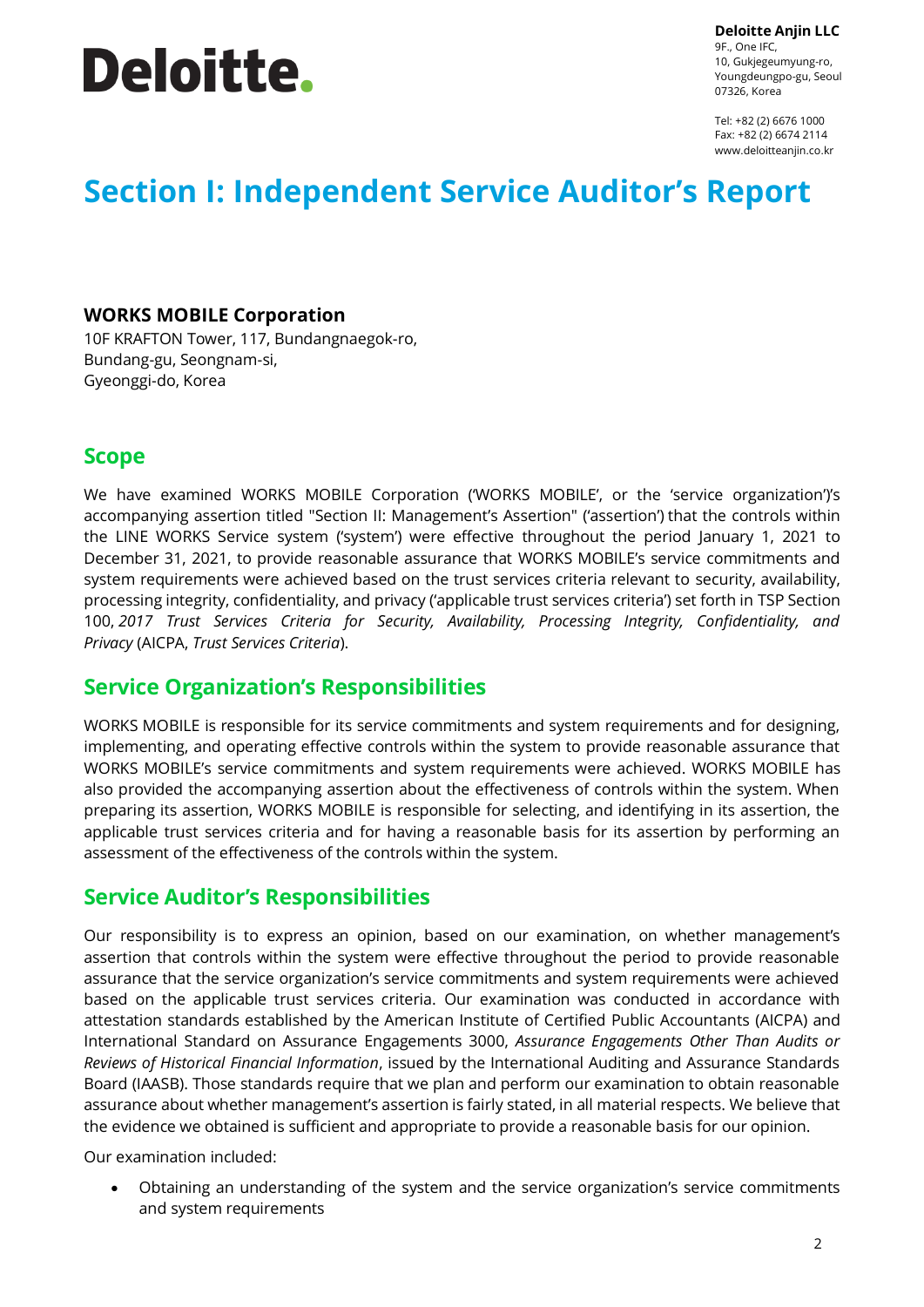- Assessing the risks that controls were not effective to achieve WORKS MOBILE's service commitments and system requirements based on the applicable trust services criteria
- Performing procedures to obtain evidence about whether controls within the system were effective to achieve WORKS MOBILE's commitments and system requirements based on the applicable trust services criteria

Our examination also included performing such other procedures as we considered necessary in the circumstances.

### **Inherent limitations**

There are inherent limitations in the effectiveness of any system of internal control, including the possibility of human error and the circumvention of controls.

Because of their nature, controls may not always operate effectively to provide reasonable assurance that the service organization's service commitments and system requirements were achieved based on the applicable trust services criteria. Also, the projection to the future of any conclusions about the effectiveness of controls is subject to the risk that controls may become inadequate because of changes in conditions or that the degree of compliance with policies or procedures may deteriorate.

### **Opinion**

In our opinion, management's assertion that the controls within WORKS MOBILE's LINE WORKS Service system were effective throughout the period January 1, 2021 to December 31, 2021, to provide reasonable assurance that WORKS MOBILE's service commitments and system requirements were achieved based on the applicable trust services criteria is fairly stated, in all material respects.

Deloitte snjin LLC.

March 25, 2022 Seoul, Republic of Korea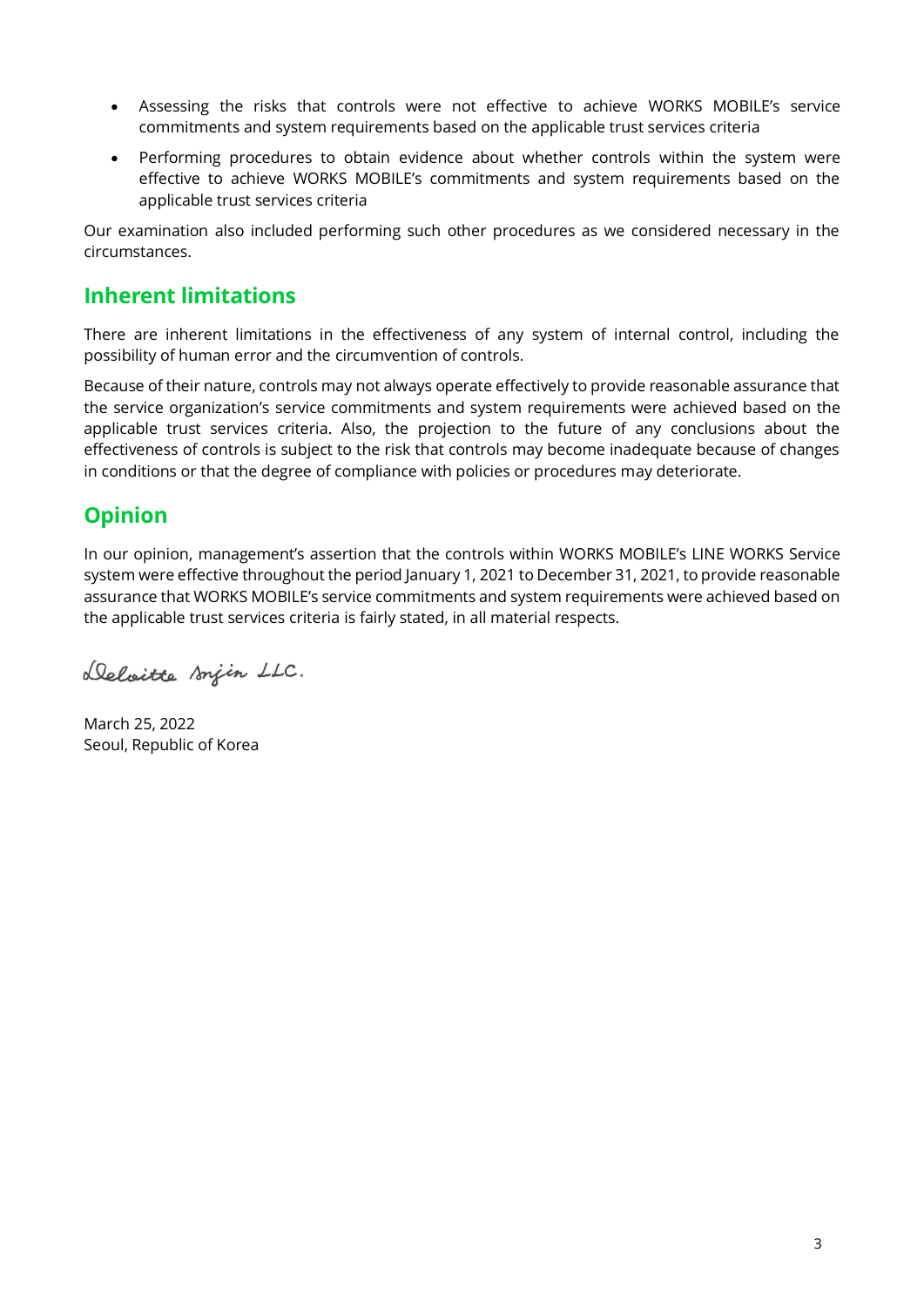## **WORKS MOBILE**

### **Section II: Management's Assertion**

We are responsible for designing, implementing, operating, and maintaining effective controls within WORKS MOBILE Corporation ('WORKS MOBILE')'s LINE WORKS Service system ('system') throughout the period January 1, 2021 to December 31, 2021, to provide reasonable assurance that WORKS MOBILE's service commitments and system requirements relevant to security, availability, processing integrity, confidentiality, and privacy were achieved. Our description of the boundaries of the system is presented in Section III and identifies the aspects of the system covered by our assertion.

We have performed an evaluation of the effectiveness of the controls within the system throughout the period January 1, 2021 to December 31, 2021, to provide reasonable assurance that WORKS MOBILE's service commitments and system requirements were achieved based on the trust services criteria relevant to security, availability, processing integrity, confidentiality, and privacy ('applicable trust services criteria') set forth in TSP section 100, *2017 Trust Services Criteria for Security, Availability, Processing Integrity, Confidentiality, and Privacy* (AICPA, *Trust Services Criteria*). WORKS MOBILE's objectives for the system in applying the applicable trust services criteria are embodied in its service commitments and system requirements relevant to the applicable trust services criteria. The principal service commitments and system requirements related to the applicable trust services criteria are presented in Section IV.

There are inherent limitations in any system of internal control, including the possibility of human error and the circumvention of controls. Because of these inherent limitations, a service organization may achieve reasonable, but not absolute, assurance that its service commitments and system requirements are achieved.

We assert that the controls within the system were effective throughout the period January 1, 2021 to December 31, 2021, to provide reasonable assurance that WORKS MOBILE's service commitments and system requirements were achieved based on the applicable trust services criteria.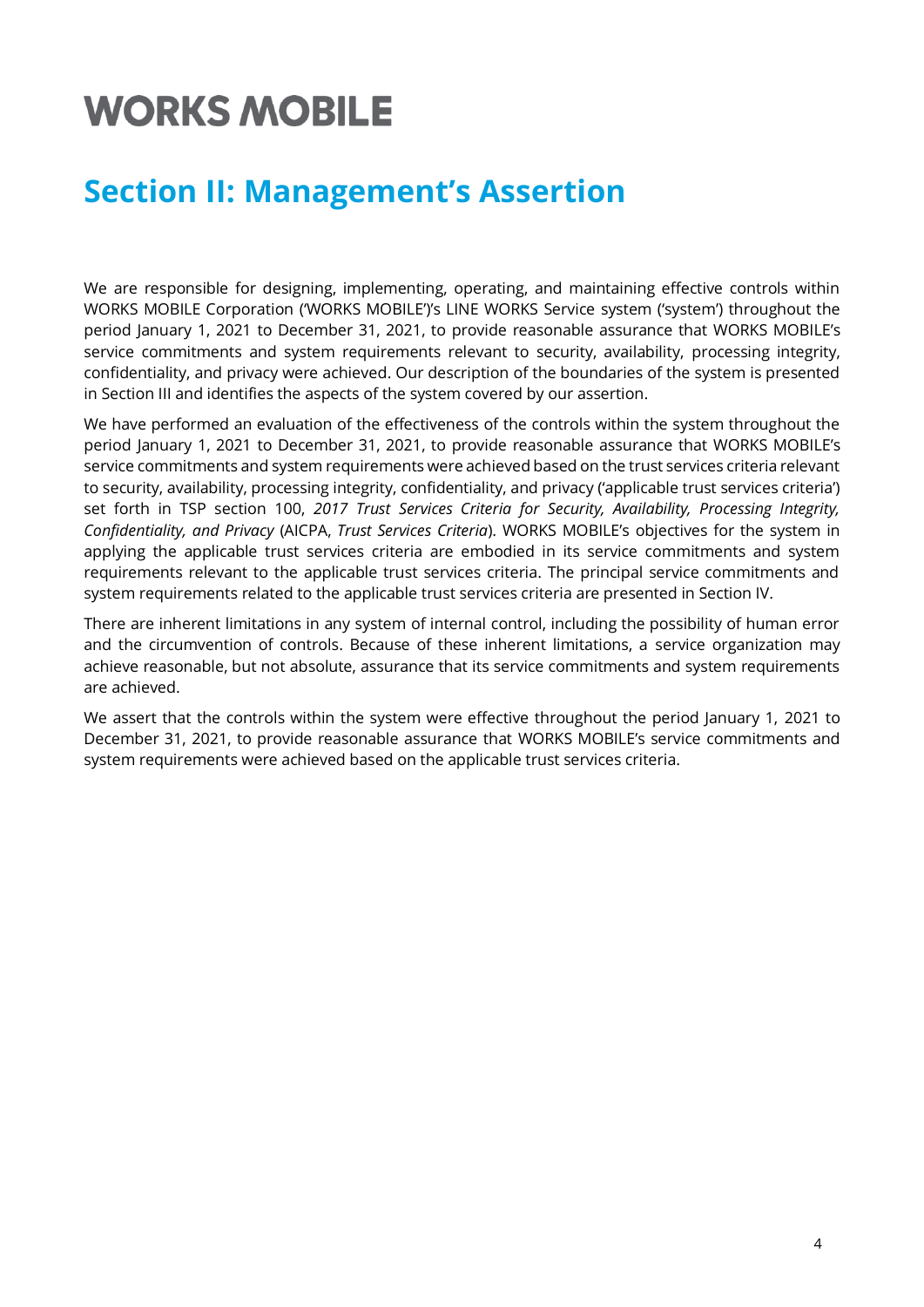## **Section III: Description of the Boundaries of LINE WORKS Service System**

## **1. Overview of Operations**

### **Company Introduction**

WORKS MOBILE Corporation ('WORKS MOBILE' or the 'Company') split from NAVER Corporation in April 2015 to enter the global enterprise service market, and established WORKS MOBILE Japan Corporation targeting Japanese market in June 2015 and started providing WORKS MOBILE services (now LINE WORKS) in January 2016.

The key status of WORKS MOBILE Japan Corporation is as follows.

| <b>COMPANY</b>                                                          | <b>WORKS MOBILE Japan Corporation</b>                                    |
|-------------------------------------------------------------------------|--------------------------------------------------------------------------|
| <b>FOUNDED</b>                                                          | June 3, 2015                                                             |
| <b>CAPITAL</b>                                                          | 5,520 Million JPY                                                        |
| C.E.O                                                                   | Fukuyama Kosuke                                                          |
| <b>HEADQUARTERS</b>                                                     | Jingumae Tower Building 11F, 1-5-8 Jingumae, Shibuya-ku, Tokyo, 150-0001 |
| <b>Reported</b><br><b>Telecommunication</b><br><b>Business Operator</b> | A-27-14402                                                               |

LINE WORKS service is a cloud (Saas) based communication/collaboration service that consists of various features such as messenger, voice/video call, mail, calendar, bulletin board, address book, cloud storage, monitoring, and so on. LINE WORKS service is accessible from various types of devices like PCs, smartphones, and tablet PCs and enables efficient communication between companies and organizations regardless of location. In addition, LINE WORKS service provides administrators with functions such as member management, security configuration, service statistics, auditing, and monitoring.

### **Service**

WORKS MOBILE provides services through PC web and mobile for the users convenience. To deliver such services, WORKS MOBILE uses various IT systems, security devices, and internally developed service management systems. The system description covers LINE WORKS.

LINE WORKS – Provides cooperation/communication services such as enterprise-wide instant messenger, e-mail, drive, calendar and contact list for the employees within corporates. Also provides administrative services such as security configuration, service statistics, auditing functions, and e-mail monitoring systems for the management personnel.

User entities of the service are responsible to adhere to the user's obligation in the Terms of Service in order to securely and properly use the WORKS MOBILE services. User entities should also understand and perform the activities to protect personal information by themselves, including changing passwords on a regular basis and not disclosing passwords to others.

### **Report Scope Boundary**

The objective and scope of this description is limited to the LINE WORKS service and does not include any description related to other services.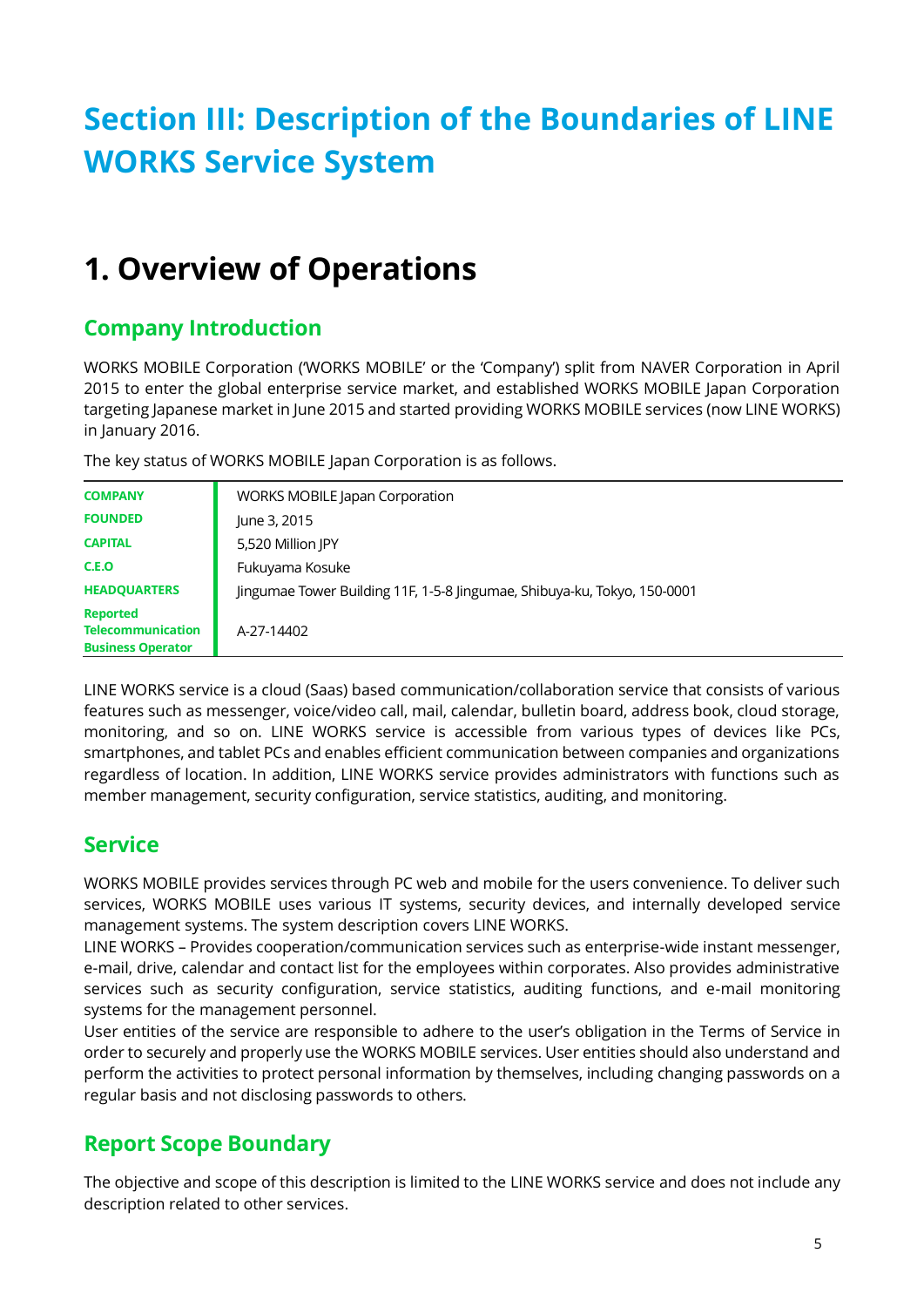## **2. Service Components**

The Company's service components to provide the service consist of infrastructure, software, data, and relevant operating procedures and human resources.

### **Infrastructure**

The Company implements and operates infrastructures such as servers, network, and security systems, which are configured in a separate network for each, to provide the service. The Company restricts unauthorized access (physical / logical) using access controls to infrastructure, and monitors the log of abnormal activities on a regular basis.

The Company also uses automatic vulnerability scanning tools to consistently detect and improve security vulnerabilities which may occur within the infrastructure, and takes remedial actions for identified vulnerabilities. The data center, where the infrastructures are located, is equipped with thermo-hygrostats, Uninterruptible Power Supplies (UPS), water leakage detectors, fire detectors, extinguishers, and so on to get prepared for disasters such as fire, earthquake, flood, and so on.

### **Software**

Relevant functions of the Company for each service are responsible for developing and operating applications. When an application needs additional developments or upgrades to improve service quality provided to users, to remediate failures or to enhance system performance, the security requirements are defined by an agreement between the Service Planning Department and the Development Department and then shared with stakeholders via intranet.

Changes to an application requires preapproval by the person in charge, and the QA (Quality Assurance) team reviews and deploys to the production environment through the automated system to minimize the failures that may arise from the change. When significant changes related to the user's personal information processing are involved, a privacy impact assessment is conducted and remedial actions are taken when deemed necessary.

### **Human Resources**

To ensure service stability, the Company defines and designates such roles as information security and personal information managers, service planners, developers, infrastructure operators, CS (Customer Satisfaction) personnel, and so on. Annual information security and personal information protection trainings are provided to raise the awareness level of information security of the company personnel.

Immediately after being hired or terminated, an employee is informed of his or her confidentiality obligations, and required to sign and submit a security pledge. All employees sign and submit a security pledge every year.

### **Procedures**

The Company established information security regulations such as policies, standards and guidelines to comply with the security, availability, process integrity, confidentiality, and privacy principles. Company policies are periodically reviewed, and revised when deemed necessary, to reflect developments of relevant laws and regulations. Revisions require approval by an appropriate level of management and are announced to all employees through intranet.

Company policies related to protection of user's personal information and privacy are disclosed in the Privacy Policy on the Company's website so that users can refer to at any time.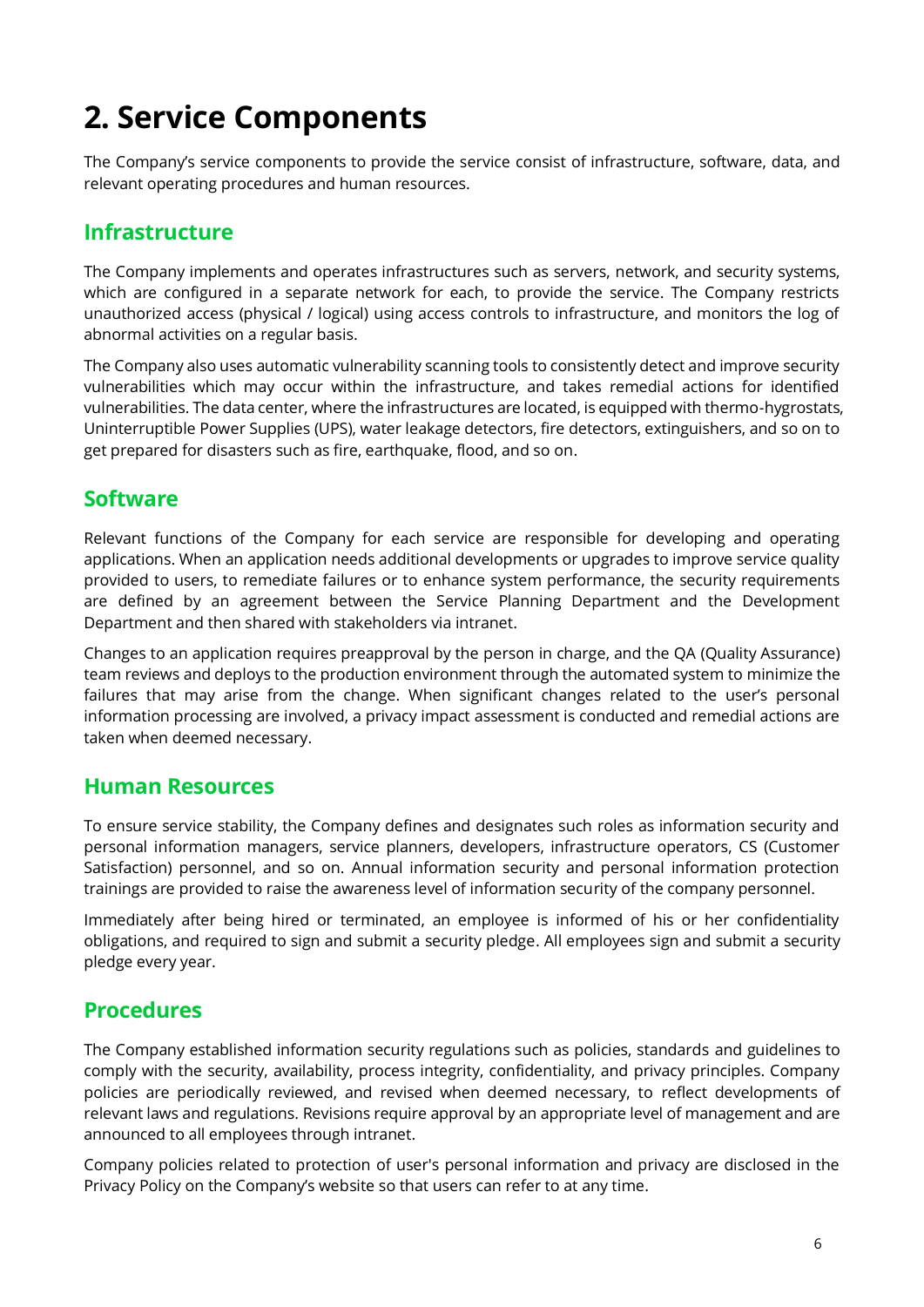### **Data**

Important data including user's personal information are protected in accordance with the requirements by relevant laws and regulations such as the Act on Promotion of Information and Communications Network Utilization and information Protection, etc., the Personal Information Protection Act, and so on and the procedures specified in the Terms of Service and security policies of the Company. Such data are managed to be processed only by a limited number of personnel performing relevant duties.

The Company also implements technical measures such as access control, encryption and logging to protect important data.